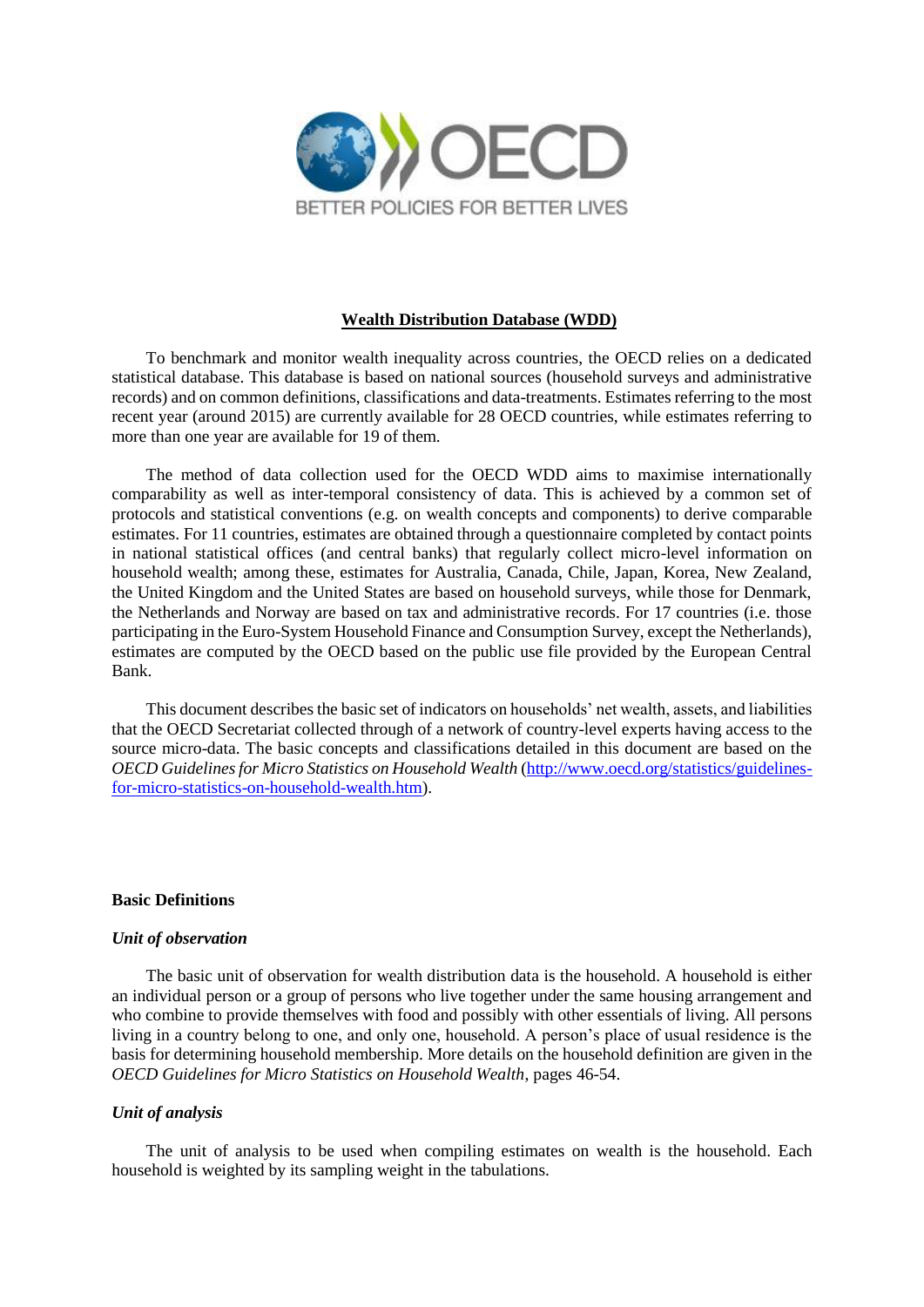It should be noted that, with the exception of the share of individuals with low wealth levels, the unit of analysis used for this data collection differs from the one used by the OECD for its collection on the distribution of household income, which refer to the individual.

# *The concept of wealth*

The wealth concept largely follows the one outlined in Chapter 3 of the *OECD Guidelines for Micro Statistics on Household Wealth* [\(http://www.oecd.org/statistics/guidelines-for-micro-statistics](http://www.oecd.org/statistics/guidelines-for-micro-statistics-on-household-wealth.htm)[on-household-wealth.htm\)](http://www.oecd.org/statistics/guidelines-for-micro-statistics-on-household-wealth.htm). The table below summarises the main concepts of net wealth requested for the tabulations. The main collected aggregates of wealth are:

# **Table 1. Basic wealth concepts and examples of typical items included in the various subcomponents**

| NF Total non-financial assets = NF1 + NF2 + NF3 + NF4                                                            |                                                                                                                                                                                                                                                                          |  |
|------------------------------------------------------------------------------------------------------------------|--------------------------------------------------------------------------------------------------------------------------------------------------------------------------------------------------------------------------------------------------------------------------|--|
| NF1 Principal residence                                                                                          | Principal residence is the residence where majority of household members live.                                                                                                                                                                                           |  |
| NF2 Other real estate property                                                                                   | Second and holiday homes, investment real estate, farm land                                                                                                                                                                                                              |  |
| <b>NF3 Vehicles</b>                                                                                              | Cars, motorcycles, boats, other vehicles owned by household and used for private<br>purposes. Vehicles owned by own unincorporated enterprises are excluded.                                                                                                             |  |
| <b>NF4 Valuables</b>                                                                                             | Works of art, antiques, fine jewelry, stamp and coin collections, precious stones and<br>metals, other valuables                                                                                                                                                         |  |
| NF5 Other non-financial assets                                                                                   | E.g. other consumer durables, intellectual property, and other non-financial assets.                                                                                                                                                                                     |  |
| NB. The components included in the above broad categories should be reported in the metadata sheet.              |                                                                                                                                                                                                                                                                          |  |
| F Total financial assets, excluding pension assets related to employment = F1 + F2 + F3 + F4 + F5 + F6 + F7 + F8 |                                                                                                                                                                                                                                                                          |  |
| F1 Currency and deposits                                                                                         | Currency held (if measured in the survey), transaction accounts, saving accounts,<br>fixed-term deposits, certificates of deposits.                                                                                                                                      |  |
| F2 Bonds and other debt securities                                                                               | Government savings bonds, corporate bonds, commercial paper, state or municipal<br>non-saving bonds, foreign bonds, other non-saving bonds, debenture, mortgage-<br>backed securities, negotiable certificates of deposits, treasury bills, other similar<br>instruments |  |
| F3 Mutual funds and other investment<br>funds                                                                    | Mutual funds, hedge funds, unit trusts, income trusts, pooled investment funds, other<br>managed investment funds                                                                                                                                                        |  |
| F4 Net equity in own unincorporated<br>enterprises                                                               | Household members' share of the net equity in unincorporated enterprise in which<br>they work (sometimes also called "self-employment business wealth").                                                                                                                 |  |
| F5 Stocks                                                                                                        | Listed shares, i.e. shares in publicly listed corporations.                                                                                                                                                                                                              |  |
| F6 Unlisted shares and other equity                                                                              | Unlisted shares (value of ownership in incorporated businesses not publicly traded),<br>net equity in partnerships in which the household members do not work ("silent<br>partners").                                                                                    |  |
| F7 Other non-pension financial assets                                                                            | Examples (non-exhaustive): managed accounts, money owed to household, any other<br>non-pension financial asset                                                                                                                                                           |  |
| F8 Voluntary individual life insurance<br>and private pension funds                                              | Assets in life insurance and pension plans where participation is voluntary, and<br>individuals independently purchase and select material aspects of the arrangements,<br>without intervention of their employers. Does not include term life insurance.                |  |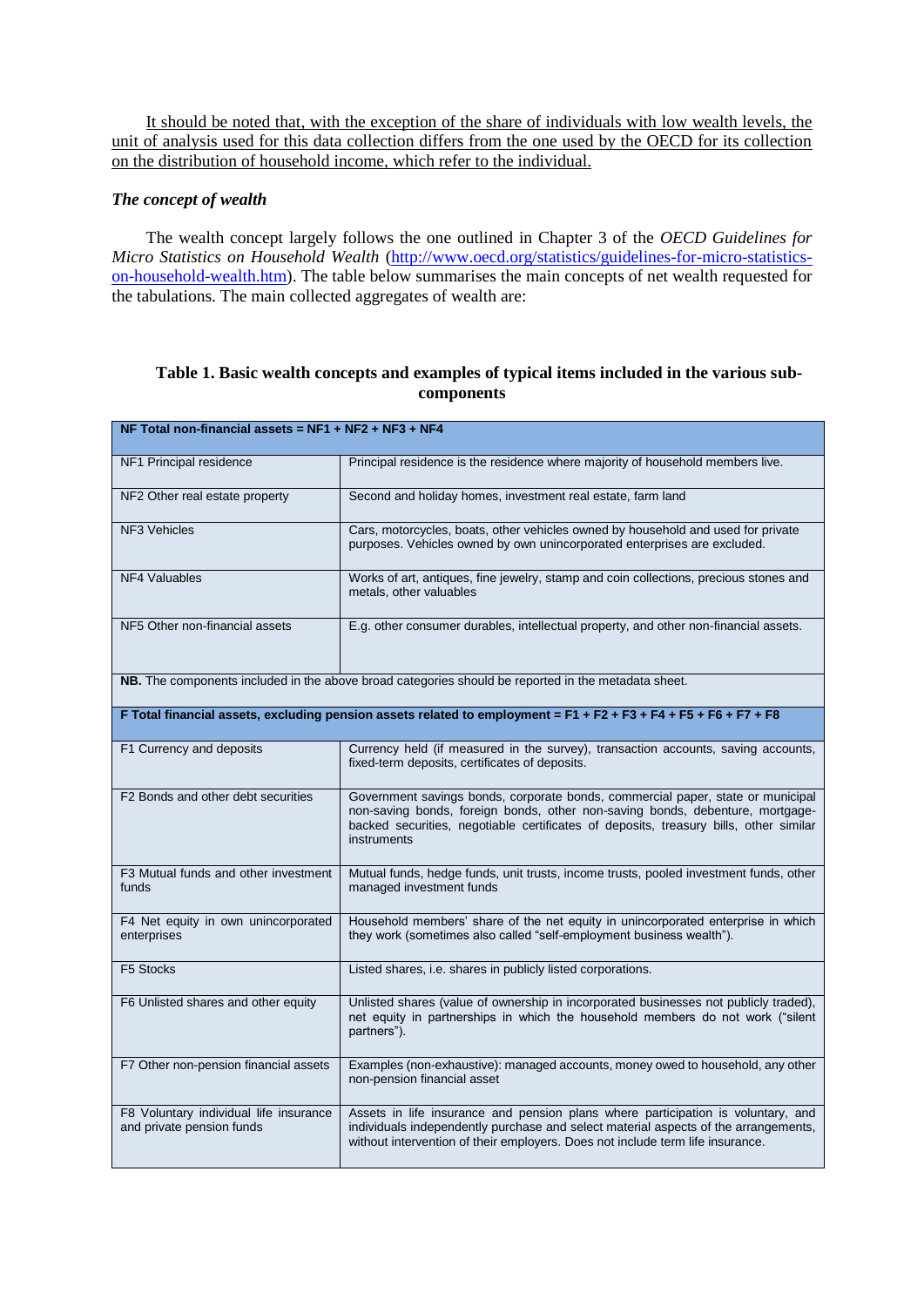| L Total liabilities = $L1 + L2 + L3$                                                |                                                                                                                                                                                                                                                                                                                                                                                                                                    |
|-------------------------------------------------------------------------------------|------------------------------------------------------------------------------------------------------------------------------------------------------------------------------------------------------------------------------------------------------------------------------------------------------------------------------------------------------------------------------------------------------------------------------------|
| L1 Principal residence loans                                                        | Loans taken for constructing, purchasing and/or improving the principal residence of<br>household.                                                                                                                                                                                                                                                                                                                                 |
| L <sub>2</sub> Other residence and real estate<br>loans                             | Loans for the purpose of constructing, purchasing or improving other dwellings,<br>buildings and land (e.g., loans to purchase holiday homes and loans to purchase rental<br>properties for investment purposes).<br>This item excludes liabilities of own unincorporated enterprises, when these are<br>recorded as net value in F4.                                                                                              |
| L3 Other Ioans                                                                      | Car and other vehicle loans, instalment debt, education loans, other non-mortgage<br>loans from financial institutions, loans to purchase shares and other financial assets,<br>loans from other households, credit card debt, lines of credit, bank account overdrafts,<br>other loans not included in L1 or L2<br>This item exclude liabilities of own unincorporated enterprise, when these are recorded<br>as net value in F4. |
| $=$ NW Net Wealth (excluding employment related pension funds, i.e. NF $+$ F $-$ L) |                                                                                                                                                                                                                                                                                                                                                                                                                                    |

Compared to the standard classification used in the *OECD Guidelines* (Table 3.2, page 67), the breakdown of the category "Shares and other equity" shown in Table 1 departs from the one recommended in the *OECD Guidelines*, by distinguishing "listed shares" (i.e. stocks) and "unlisted shares and other equity". Among non-financial assets, vehicles are included as a separate category while other consumer durables are included in the category "other non-financial assets". Liabilities are broken down into three main categories ('principal residence loans', 'other residence and real estate loans', and a residual category for 'other loans').

The value of both employment-related and social security pension schemes is excluded from the concept of net wealth*.* The rational for this exclusion is that comparable data on pension schemes related to employment (claims of members and account holders on pension schemes related to employment, excluding those accruing under government social security) are unlikely to be available for most OECD countries. In addition, entitlements under government social security schemes, while excluded from the OECD recommended definition of household wealth, are likely to be the main source of wealth for many households nearing retirement in several OECD countries: this suggests that, from the perspective of cross-country comparisons, it may be more meaningful to compare countries excluding both employment-related and social security pension schemes (as in the definition of 'net wealth' provided above) rather than including only a part of their retirement-income package.

*Negative or nil values* of net wealth are allowed. In other terms, households reporting negative or nil wealth holdings (i.e. the value of their liabilities exceeding or being equal to that of their assets) are retained, rather than excluded or recoded. Neither top nor bottom coding are applied.

### *Quintile groups of wealth*

For the purpose of constructing wealth quintiles, households should be ranked in ascending order of their wealth holdings into five groups each consisting of 20% of households. The top quintile further distinguishes between households belonging to the top 10%, 5% and 1% of the distribution of net wealth (optional).